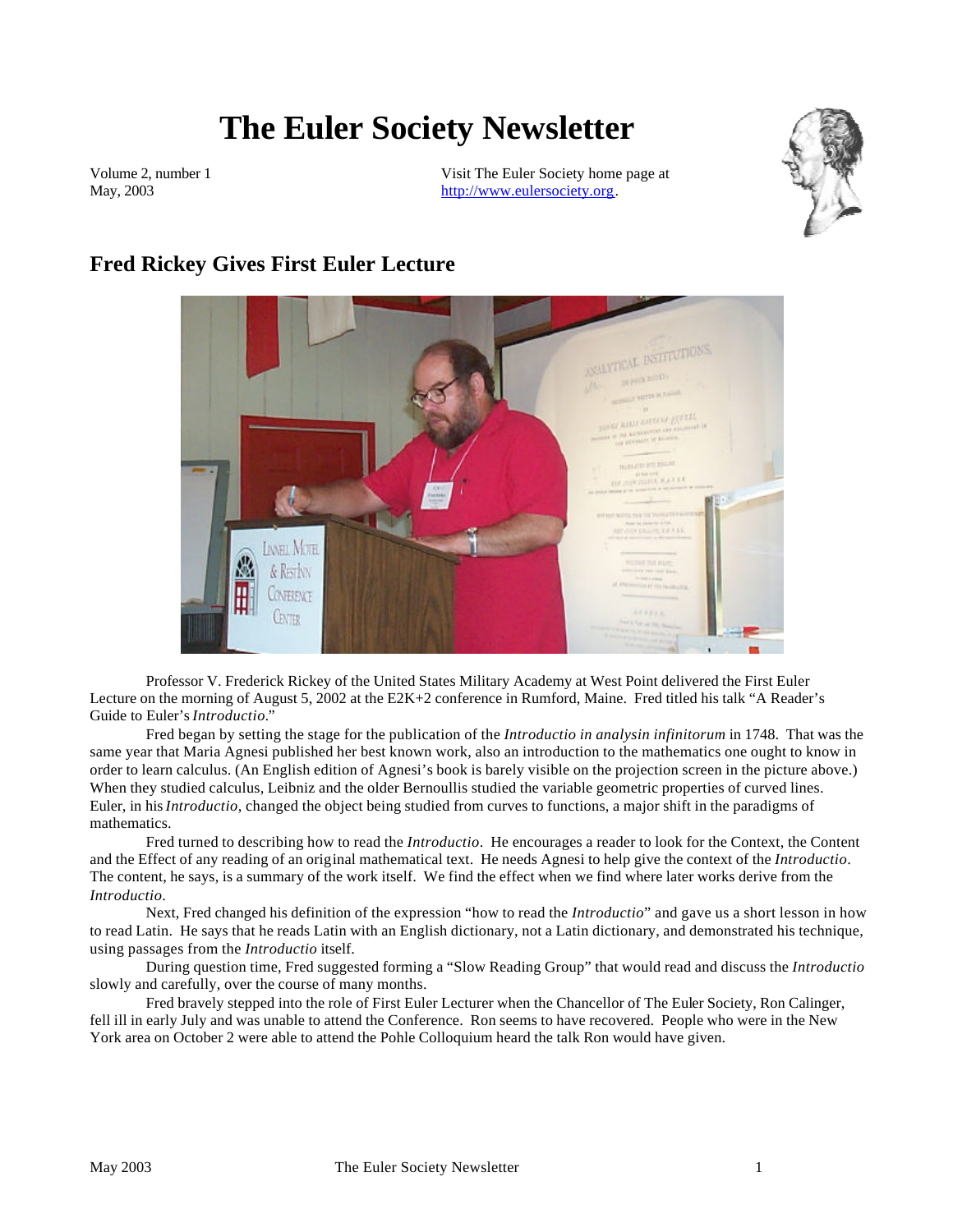# **At the Bookstore**

#### *June 8, 2004: Venus in Transit*, by Eli Maor

Eli Maor is a talented writer of popular mathematics and scientific books. This little volume is about a relatively infrequent astronomical phenomenon, a so-called Transit of Venus, when the disk of Venus passes directly between the Earth and the Sun. Transits tend to occur either 8 years apart or 105 or 121 years apart, in patterns and for reasons described in detail in the book. An eight-year pair is about to occur, in June of 2004 and again in June of 2012.

The pair of 1761 and 1769 was of great importance in the history of science. They gave scientists their first good opportunity to measure the distance from the Earth to the Sun. The 1761 Transit occurred in the middle of the Seven Years War. Nevertheless, France and England managed a small bit of cooperation in trying to take observations of the Transit around the world, and so to use parallax to estimate the distance. The effort had reasonable success, and involved such notables as Mason and Dixon, who later achieved fame in America as surveyors. It was the world's first significant effort at international scientific cooperation.

In 1769, Euler helped coordinate a similar international effort, though Maor mostly omits this aspect of the story. Euler sent a Russian expedition to Siberia headed by one of the political thorns in his side, but chose his son Charles to lead the expedition to take observations at the resorts on the Black Sea. It sometimes pays to get along with the boss.

Maor does his usual good job of simplifying the mathematical concepts, especially ideas like *nodes* and how they make it so that Transits of Venus can occur only in June and December. The mathematical reader will get more out of the book by checking the calculations as much as possible.

The book is a little short on Euler, but it is a good account of the scientific and astronomical issues of his time. 186 pages. ISBN 0-691-04874-6. Princeton University Press, 2000.

#### *Gamma: Exploring Euler's Constant*, by Julian Havil

Euler described the value we now call *gamma* as the difference between two infinities, the infinite sum of the harmonic series and the natural logarithm of infinity. The issue came up in the 1730's as he was developing what we now call Euler-Maclaurin series, the subject of David Pengelley's talk at last summer's Euler Conference.

Most mathematics students know, or at least have heard, the definition of *gamma*. Some even believe their professors when the professors say, "*Gamma* is important and interesting." Few learn why. Havil tells us.

The book is rather technical, lots of summation signs, a few graphs and integral signs, and even a continued fraction and some infinite products. The mathematics, though, is mostly elementary, in the sense that it involves mostly topics in calculus, with a little from number theory and complex variables. It is, however, often intricate, so readers had best keep a pencil and more than a scrap of paper handy.

Over the last few years, we've seen books on e, pi, i, zero and now *gamma*. What's left?

266 pages. ISBN 0-691-09983-9. Princeton University Press. 2003.

## **In the Treasure Room**

#### *The Euler-Mayer Correspondence (1751-1755)* by Eric G. Forbes

Those of you who read Dava Sobol's excellent book *Longitude* a few years ago might remember the name of Johann Tobias Mayer, an also-ran in the race to determine longitude at sea. Mayer got a consolation price from the English Parliament for his excellent lunar tables. The plan was that if you could know exactly where the moon was, then you could determine time by observing when the disk of the moon passes in front of certain stars. Then, you could compare the actual time to the observed local time and determine longitude. People who pursued this plan for determining longitude were derided as "Lunarians."

Mayer's success in calculating lunar tables depended in part on Euler's work. This book describes what Mayer did, and gives annotated translations of the correspondence that passed between them between 1751 and 1755. They dealt with difficult mathematical and astronomical problems; it doesn't make much sense without Forbes' excellent commentary.

According to Craig Waff, this book has long (about 32 years now) been a standard among historians of astronomy. We Eulerians should know about it, too. My copy cost \$50 0n eBay, but it's widely available on InterLibrary Loan, too.

115 pages. ISBN 0-444-19580-7. American Elsevier Publishing, New York. 1971.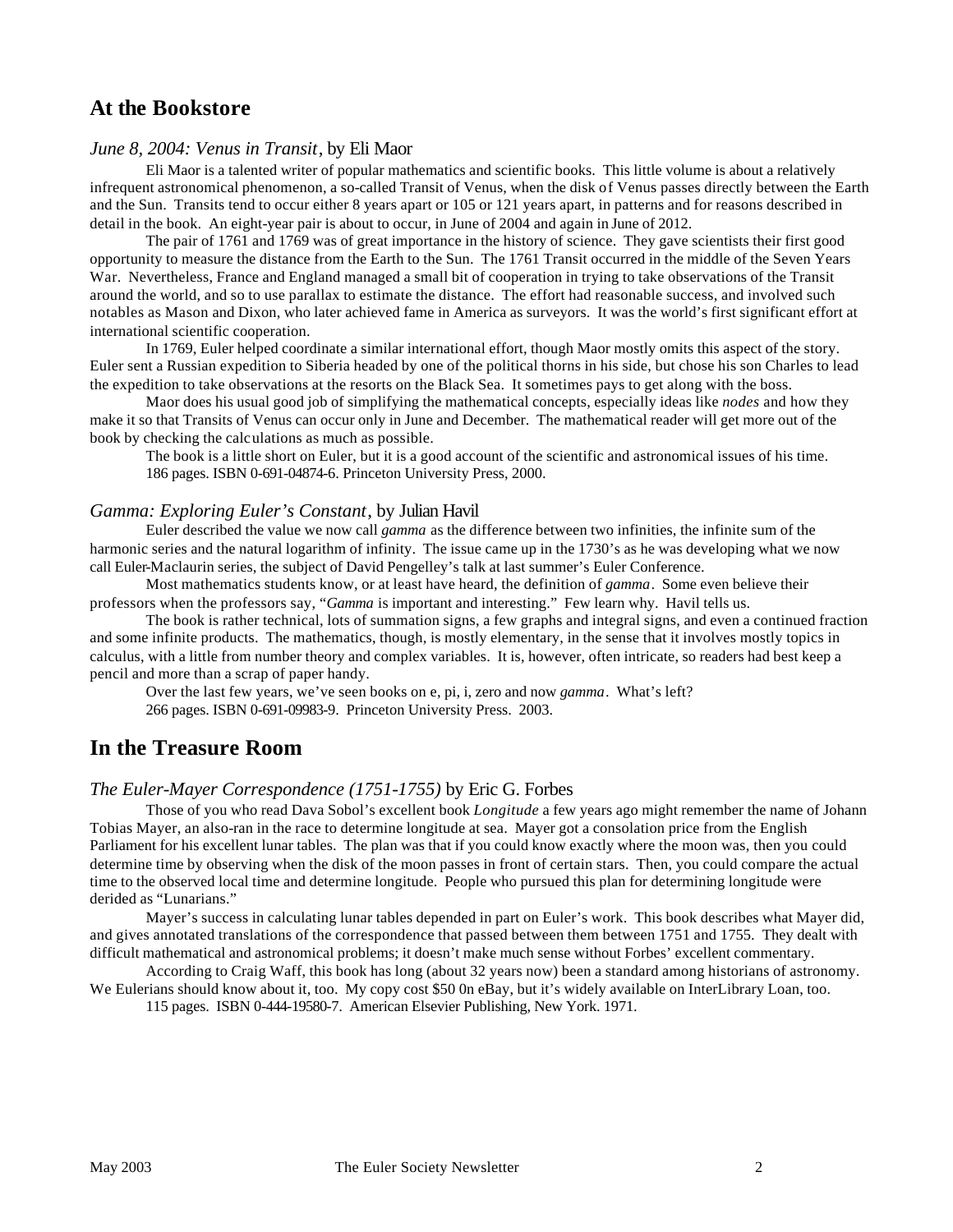# **Upcoming Events**

## **Euler 2003 – Countdown to the Tercentenary**

The Euler Society's next big event is scheduled for Roger Williams University in Newport, Rhode Island, August 10-13, 2003. Activities will begin with a reception the evening of Sunday, August 10.

Roger Williams is actually in Bristol, but we're meeting at their conference center on the other side of the New Hope Bridge in Newport. See the announcement at the end of the Newsletter about how to register. Abstracts, or at least solemn promises to send abstracts, were due May 1, but because the Editor has procrastinated until after the Halifax meeting of the CSHPM, we can actually accept abstracts until June 7. Send abstracts to Ed Sandifer at esandifer@earthlink.net.

We already have abstracts, or at least solemn promises to deliver them soon, from

Ed Sandifer Fred Rickey Larry d'Antonio Rob Bradley John Glaus Sam Kutler Ron Calinger Craig Waff Stacy Langton

# **Call for Papers**

The Euler Society calls for papers to be presented at the Euler 2003 Conference, August 4-7, 2002 (See below). Send proposals (title, abstract, presenter and contact information) to esandifer@earthlink.net by June 7, 2003.

#### **Call for contributions**

The Newsletter will gladly include short contributions about Euler, his life, works and influence, and we will provide links to longer contributions. Contact the Editor at esandifer@earthlink.net.

## **The Mission**

The Mission of **The Euler Society** is threefold: It encourages scholarly contributions examining the life, research, and influence of Leonhard Euler. In part, these will be set within his times, that is, within the Enlightenment, the rise to European power status of Russia and Prussia, and the growth of royal science academies. **The Euler Society** will also explore current studies in the mathematical sciences that build upon his thought. And it will promote translations into English of selections from his writings, including correspondence and notebooks, in leading up to the tercentenary of his birth in 2007.

# **The Euler Society Executive Committee**

| Chancellor             | Ronald Calinger        | Catholic University                  | calinger@cua.edu               |
|------------------------|------------------------|--------------------------------------|--------------------------------|
| President              | <b>Robert Bradley</b>  | Adelphi University                   | bradley@panther.adelphi.edu    |
| Vice President         | <b>Ruediger Thiele</b> | University of Leipzig                | thieler@medizin.uni-leipzig.de |
| Secretary              | <b>Edward Sandifer</b> | Western Connecticut State University | esandifer@earthlink.net        |
| Treasurer              | Mary Ann McLoughlin    | College of St Rose                   | mcloughm@strose.edu            |
| Ombudsman (ex officio) | John Glaus             | The Euler Society                    | restinn@midmaine.com           |